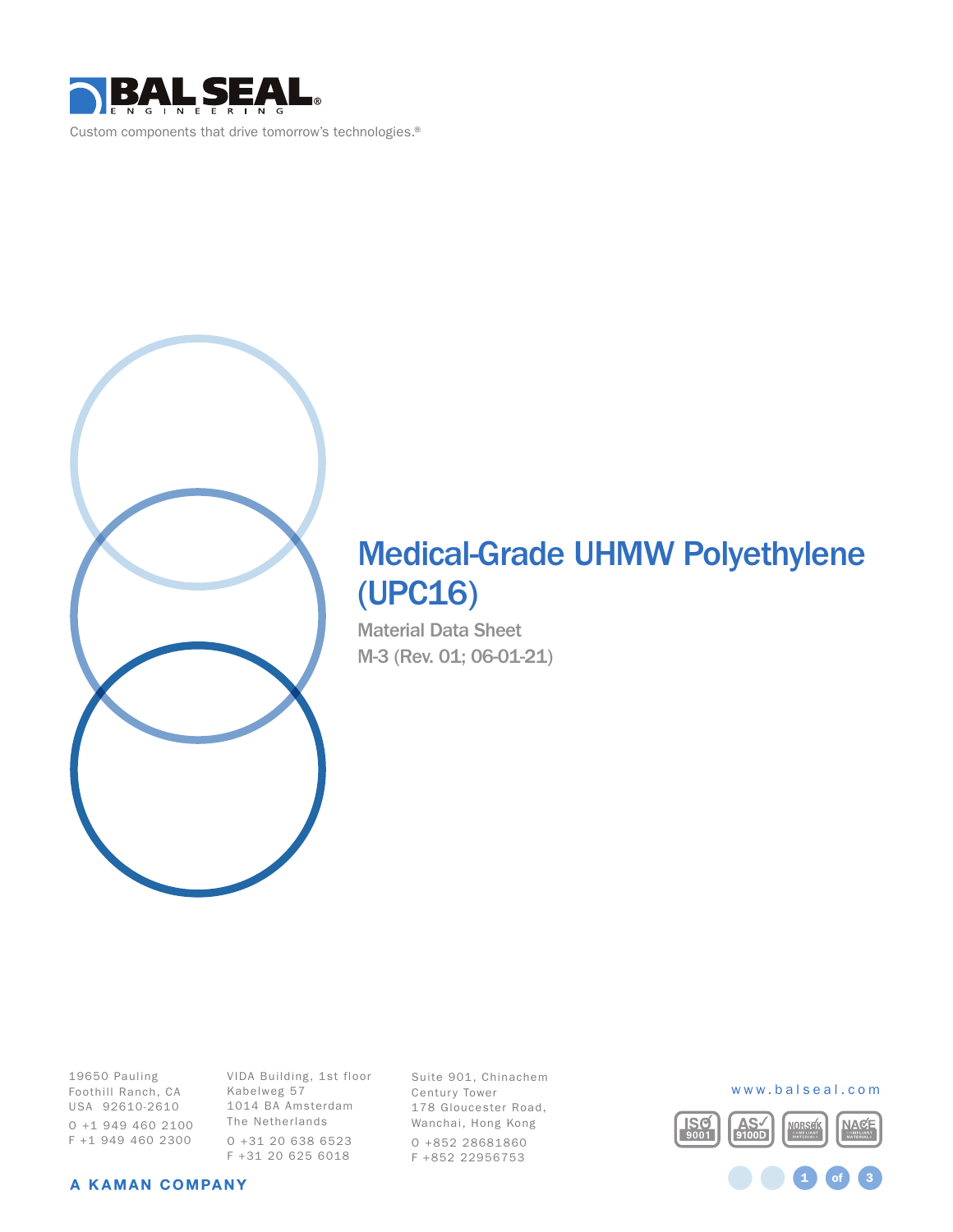# **Overview**

UPC16 is an ultra-high molecular weight (UHMW) polyethylene-based material. It is manufactured through an extrusion process in a clean room environment for purity, and it is suitable for use in non-implantable medical, as well as pharmaceutical and food contact sealing applications.

UPC16 has excellent wear resistance in water and other aqueous media. It is recommended for use in temperatures ranging from -450 °F to +180 °F  $(-268 °C)$  to  $+82 °C$ ).

# Chemical Compatibility

UPC16 exhibits excellent compatibility with most fluids and gases, including ketones, alcohols, amines, and esters. It has limited applications with oxidizing acids and chlorinated solvents. For more details, reference Technical Report 60A, "Chemical Compatibility Guide," in the technical library section of our website at www.balseal.com.

UPC16 can be repeatedly sterilized with standard ethylene oxide (EtO) methods without loss of biocompatibility or degradation of mechanical properties.

#### **Compliance**

UPC16 is a pre-qualified material for medical and pharmaceutical applications. It has been tested and verified by an accredited independent authority to meet ISO 10993-5 (cytotoxicity) requirements.

UPC16 is FDA compliant. Bal Seal Engineering identifies its compositions as "FDA compliant" if ingredients in the composition meet requirements of FDA regulation 21 CFR 170.39, and are determined by the FDA to be "safe for use in food contact," or "acceptable for use in food contact."

#### Color

White (color variations may occur during processing).